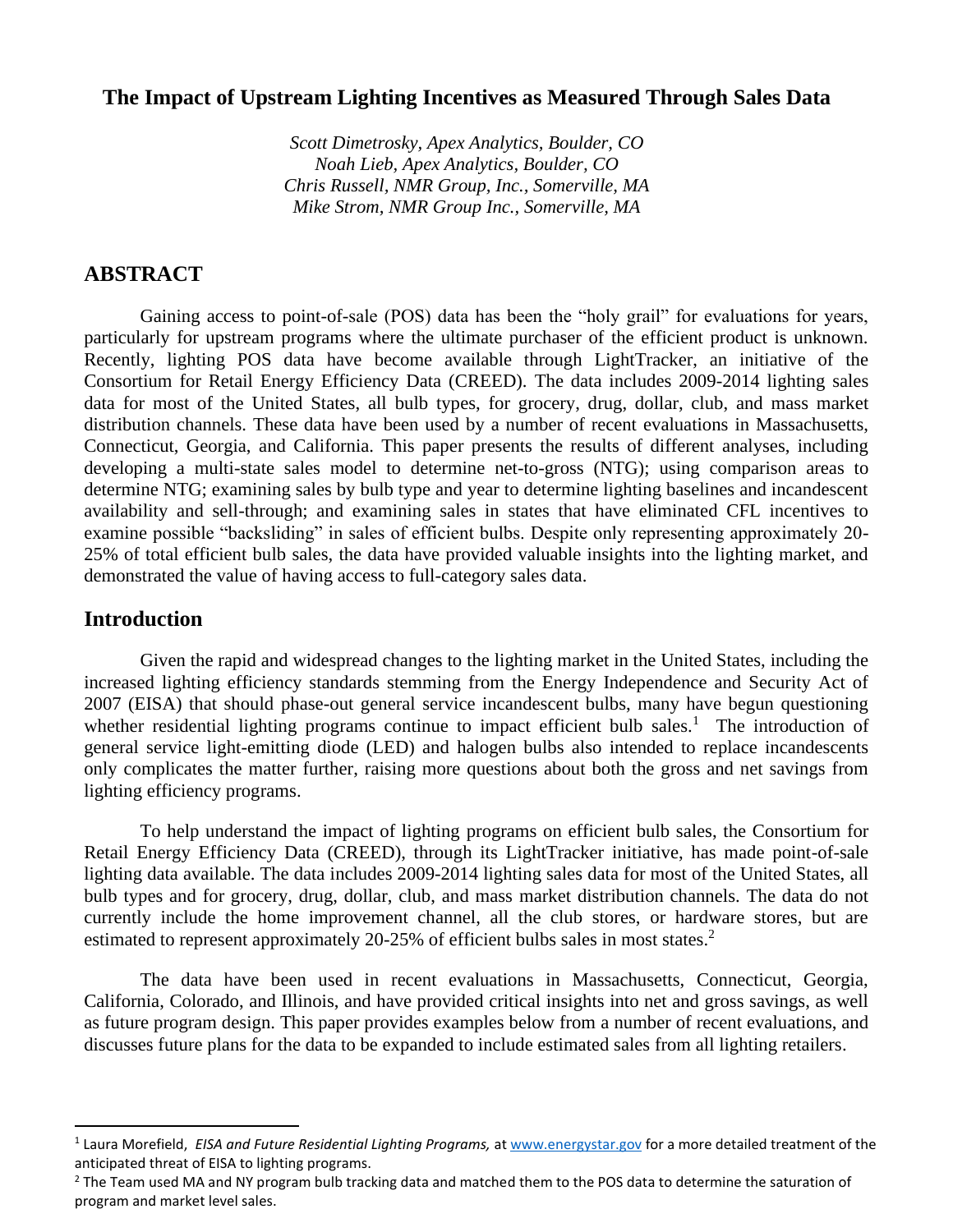# **Multi-State Modeling for Net-to-Gross**

To assess the continued impact of lighting programs on efficient bulb sales, NMR, under contract to the Massachusetts Program Administrators, conducted research to determine whether states that have lighting programs tend to sell a higher percentage of efficient bulbs than states that do not have lighting programs, while controlling for other potentially biasing factors. The ultimate purpose of the research was to understand the influence of various predictors on the sales of efficient bulb types across the nation, namely the impact of program activity.

Lighting programs show great variation across the US, both in how incentives are applied and utilized and in the types of bulbs supported. The research examined the influence of whether a state had a lighting program, as well as the impact of more contextual factors like program budget, age of program, and number of program-incented bulbs across 44 continental states during the first years of EISA implementation and those immediately preceding it.

The POS data were used to create the dependent variable for all models, defined as the percentage of all bulb sales in a particular state that were energy efficient. All model inputs described below attempted to predict the percentage of statewide efficient bulb sales defined as (CFL+LED Sales)/All Bulb Sales.

Other data feeding into the model include:

- *Program activity*: This included a simple yes/no predictor of whether a particular state had a program in a given year and a continuous predictor variable represented by the more detailed information the Team gathered on program budgets.
- **Retailer presence**: The purpose of this background research, and the eventual model inputs resulting from it, was not only to assess the influence of stores' presence or absence on bulb sales, but also to utilize these data as control variables such that any significant impacts of other model inputs would not be a result of a particular state simply having greater or fewer stores in the channels whose bulb sales were reported.
- *State-level demographics* were gathered from the American Community Survey (ACS, www.factfinder2census.gov), including annual state-level data for the population, total number of households, household tenure, count of homes built before 1980, categorical education, median income, and average number of rooms in the home.<sup>3</sup>

## **Model Results**

Table 1 below shows the results of the model using the proportion of total efficient bulb sales as the dependent variable. The table summarizes the estimated regression coefficients across the model. Note that interpreting the estimated coefficients related to program activity on an actual scale requires exponentiating the coefficients presented in Table1. Increased program activity, as measured by the program budget-based prog2i,j variable, is positively and significantly associated with increases in efficient bulb sales at the 90% confidence level. The results demonstrate that increases in a state's lighting program budget are associated with increases in efficient bulb sales. Specifically, for every \$1,000 increase in the square root of a state's lighting program budget, there is an expected increase of 5.5% in the proportion of efficient bulb sales. To simplify interpretation of the model, this relationship can also be quantified as program expenditure elasticity. Consider a \$1M increase in program budget: Based on this model, such an increase would lead to a 0.36% increase in efficient bulb sales in MA,

<sup>&</sup>lt;sup>3</sup> The Team utilized single year household ACS data from 2009, 2010, 2011, and 2012.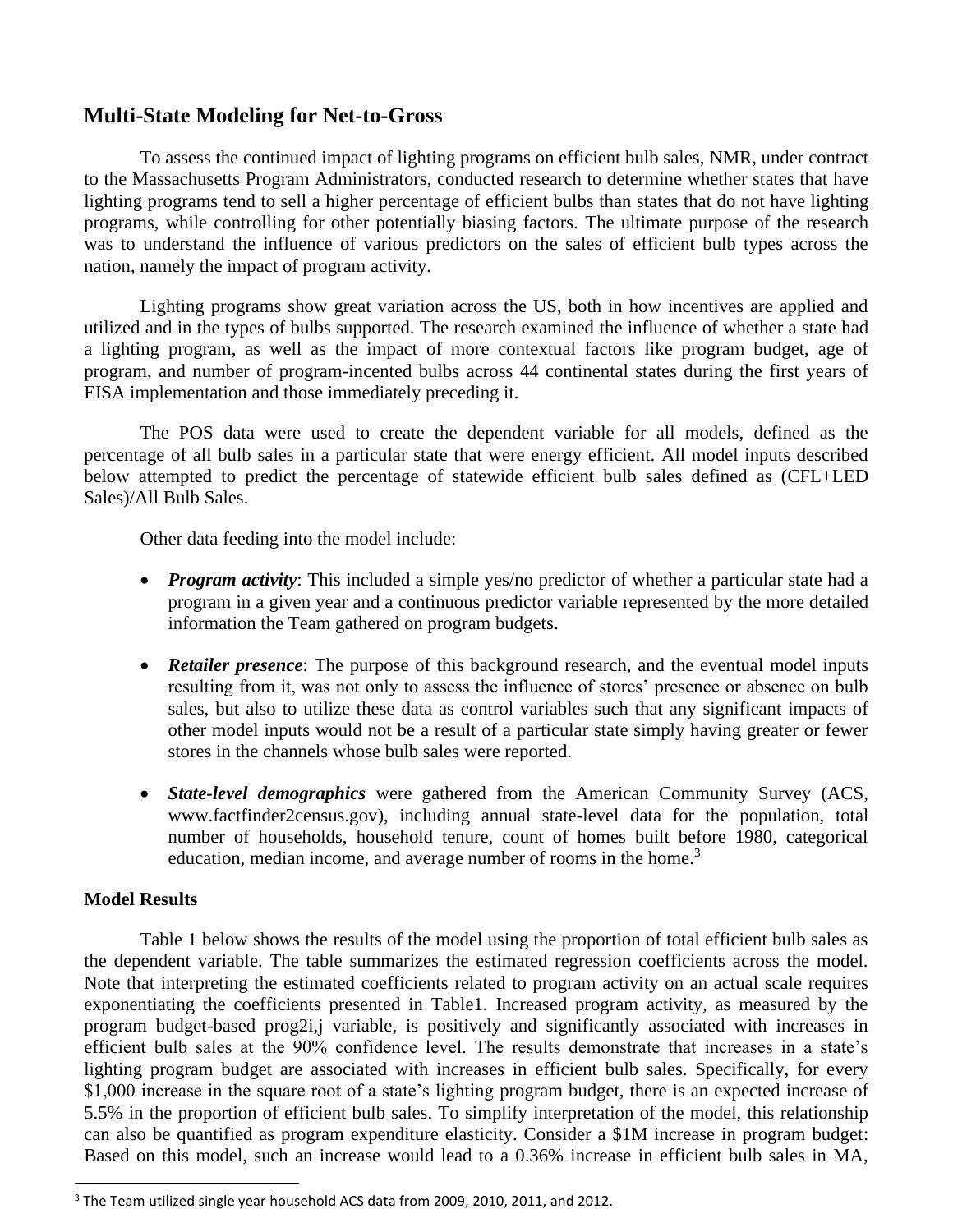yielding an elasticity of 0.2.

| Variable                          | Level      | Model Results <sup>2</sup> |
|-----------------------------------|------------|----------------------------|
| Intercept                         |            | 1.6392                     |
|                                   |            | (1.3456)                   |
| log(cr.sqft)                      | Continuous | $0.1794*$                  |
|                                   |            | (0.0747)                   |
| log(noncreed.sqft)                | Continuous | $-0.1378$ <sup>*</sup>     |
|                                   |            | (0.0545)                   |
| % built pre-1980                  | Continuous | $-1.0199$ <sup>+</sup>     |
|                                   |            | (0.5972)                   |
| % renters paying utilities        | Continuous | $-2.3382$                  |
|                                   |            | (1.5922)                   |
| Median # rooms per home           | Continuous |                            |
| <b>Electric Price</b>             | Continuous | $0.0149$ **                |
|                                   |            | (0.0054)                   |
| Cost of Living Index              | Continuous | $-0.0083**$                |
|                                   |            | (0.0028)                   |
| Program Budget                    | Continuous | 5e-05***                   |
|                                   |            | (2e-05)                    |
| log(non-program eff. sales trend) | Continuous | $0.6934***$                |
|                                   |            | (0.0925)                   |

#### **Table 1. State-Level Model Results for All Efficient Bulbs**

| <b>Additional Details</b> |       |
|---------------------------|-------|
| Number of States          | つフ    |
| Number of Observations    | 94    |
| $R^2$                     | 0.663 |

 $\Omega$ Coefficient estimates presented with standard errors in parentheses beneath them. log(covariate) indicates the natural logarithm of that covariate. Note: † p<0.10, \* p<0.05, \*\* p<0.01, \*\*\* p<0.001.

### **Threats to Validity**

The model results are not without limitations. First and foremost is the issue of generalizability. As discussed, the sales data that serve as the dependent measure for all models do not represent full, market-level sales nationwide. Although many program and non-program bulbs sell through the retail channels included in the POS dataset, the absence of home improvement and hardware channels means that many bulb sales are not accounted for in the models. Based on the assessment of market-level bulb sales in MA calculated during the most recent onsite saturation study, the POS data represents roughly one-quarter of all sales. However, to the extent that these channels are representative of the market in each of the states then there is no bias in the results of the analyses.

This is not to discount the importance and quality of the data that are available—residential lighting program evaluators and implementers have been working for years to obtain actual bulb data captured at the point of sale for any retail channels, and the current POS data set represents the best of what is available. However, it should not be viewed as perfectly representative of the entire lighting market.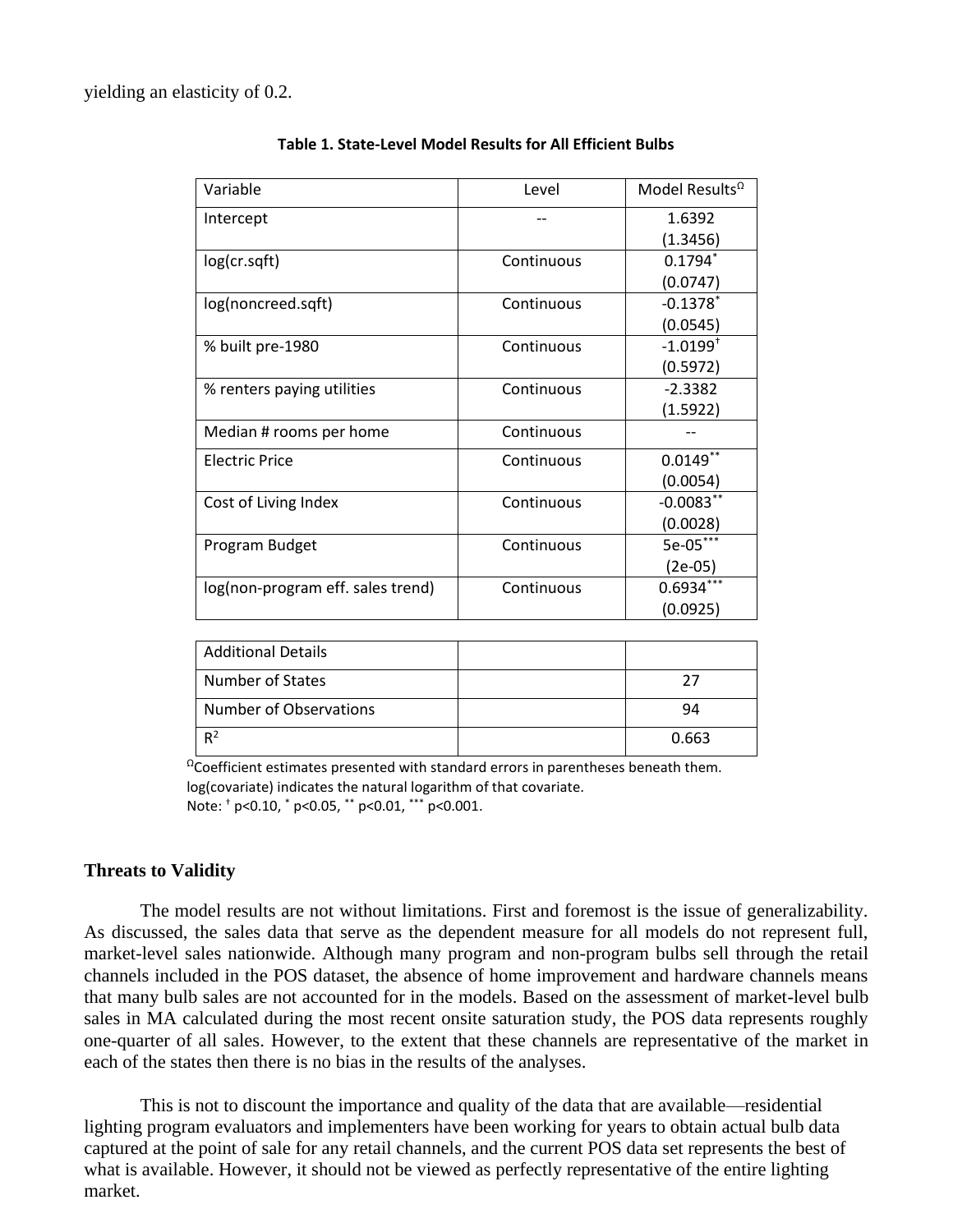#### **Model Conclusions**

The results of the modeling efforts suggest that lighting programs continue to have an influence on the lighting market, even in the years following EISA implementation. Across the three separate bulb-proportion dependent variables (all efficient bulbs, CFLs only, and LEDs only) the model demonstrated the positive and significant influence of program activity on the percentage of energyefficient bulbs purchased statewide. Results suggest that as the lighting market continues to progress, programs focusing on LEDs are likely to have greater relative impacts.

The modeling also reveals that more simplistic approaches to understanding the lighting market, considering only factors such as bulb pricing trends or the number of efficient bulbs sold, often fall short of being able to explain or account for the many interceding dynamics in the market. The models provide evidence that lighting programs matter, but the preliminary exploratory analyses hide the impact of intervening factors.

### **Comparison Area Approach for Net-to-Gross**

Apex Analytics, on behalf of Georgia Power Company (GPC), used the lighting POS data to develop a detailed review of Georgia efficient bulb sales and how sales compared to two other regions: a southern region, defined as neighboring states that lacked a utility sponsored lighting program (Alabama, Louisiana, Mississippi, and Tennessee) and "high program activity" states (California and Massachusetts). Analysis included comparing the annual percent market share of bulbs sold in each region (percent of bulbs sold that were CFLs, LEDs, halogens, and incandescents) and the annual change in sales for these same product categories and regions. For Georgia, the retailers that are included in the dataset are estimated to provide 27% of program sales of efficient lighting products (per 2013 Georgia Power program tracking data).

As can be seen in Figure 1 below, after inception of Georgia Power lighting program activity in 2011, there is no corresponding lift in CFL sales (as a percent of overall lighting sales). Program activity peaked in 2013, including additional support to the mass merchandiser channel, which is represented by the data, yet the percent of CFL sales compared to the comparison southern region did not increase accordingly.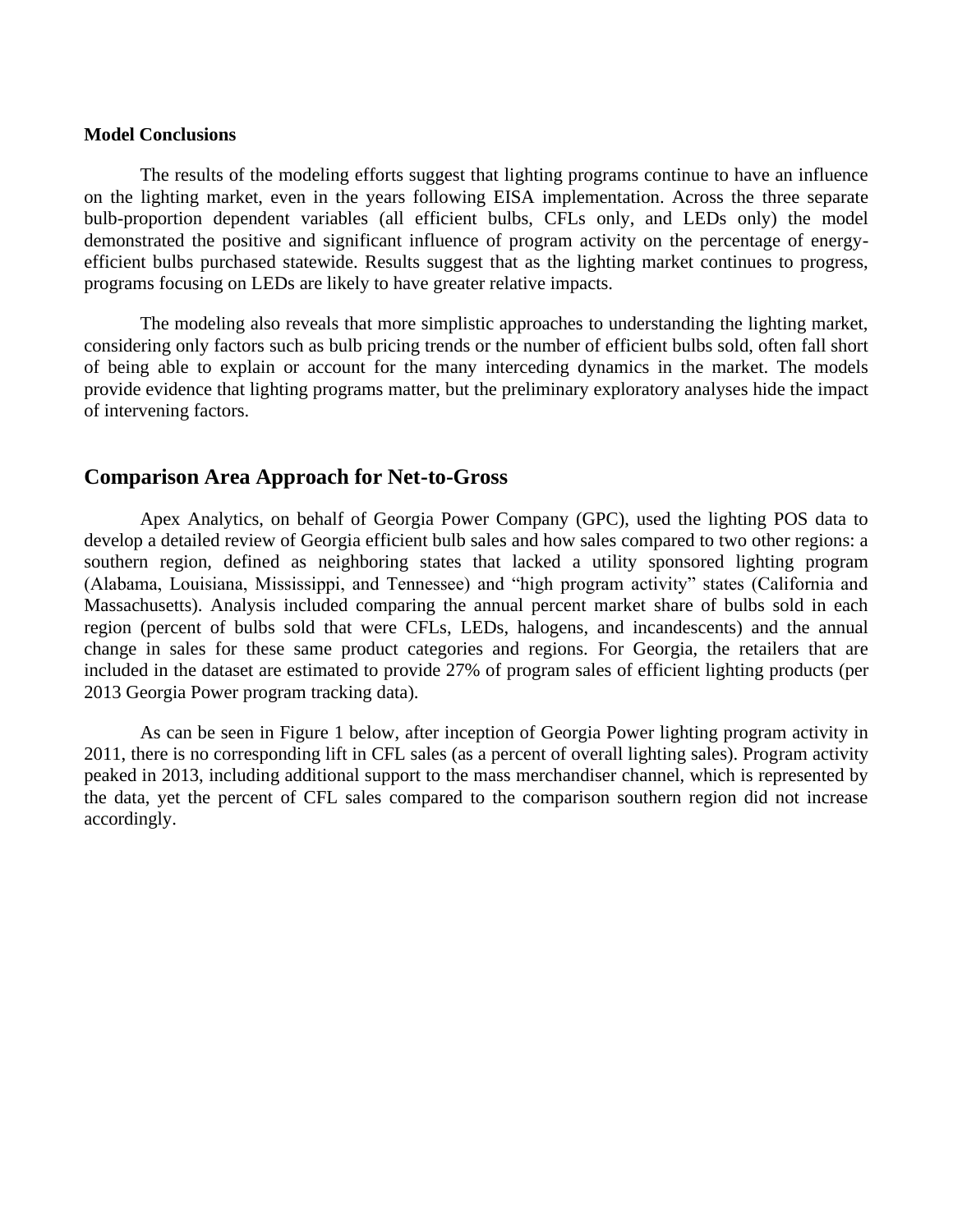

**Figure 1. Comparison of CFL Sales in Georgia, Southern Region, and High-CFL Program States**

As noted above, however, a simple selection of sales in comparison states hides the many other factors that can impact efficient bulb sales, including differing demographic and housing characteristics. As a second step to the analysis, therefore, the evaluation team leveraged the multi-state model presented above to assess the budgetary impact of the Georgia Power lighting program on CFL sales. To apply this model for Georgia, the evaluation team utilized the existing parameter coefficients, but applied the Georgia specific program budget. This approach estimated NTG of 56.3% NTG

## **Baseline Analysis**

While EISA required a three-year phase-in for efficiency standards, the legislation pertained to the domestic manufacturing and import of inefficient bulbs, not to the sales of these bulbs. There has been considerable speculation, backed up by research, to determine the magnitude and the length of the sell-through period for legacy incandescent bulbs. There are several statewide technical reference manuals (TRMs), in fact, that have recommended a half-year sell-through period that allows existing incandescent bulbs into the baseline sales (i.e., as part of the delta watts analysis). The POS data, which provide sales by wattage, provided a perfect source to assess sell-through and lighting baselines.

As can be seen in Figure 2, which shows annual sales of various bulb wattage bins in Georgia, sales of 60-W bulbs experienced a spike in 2013, the year before the standards became effective. The evaluation team looked deeper into the data, and found evidence that even in 2014, the average percentage of the market comprising 60-W bulbs did not precipitously drop, but in fact leveled off to approximately the same sales level as the four years prior to 2013 (this is highlighted by the oval in the chart). The same trend appears to have taken place for 75-W bulbs, and to a lesser extent, 100-W bulbs as well. This provides quantitative evidence that there was substantial availability of supposedly "phased-out" incandescent bulbs over a year after each EISA phase-in took effect.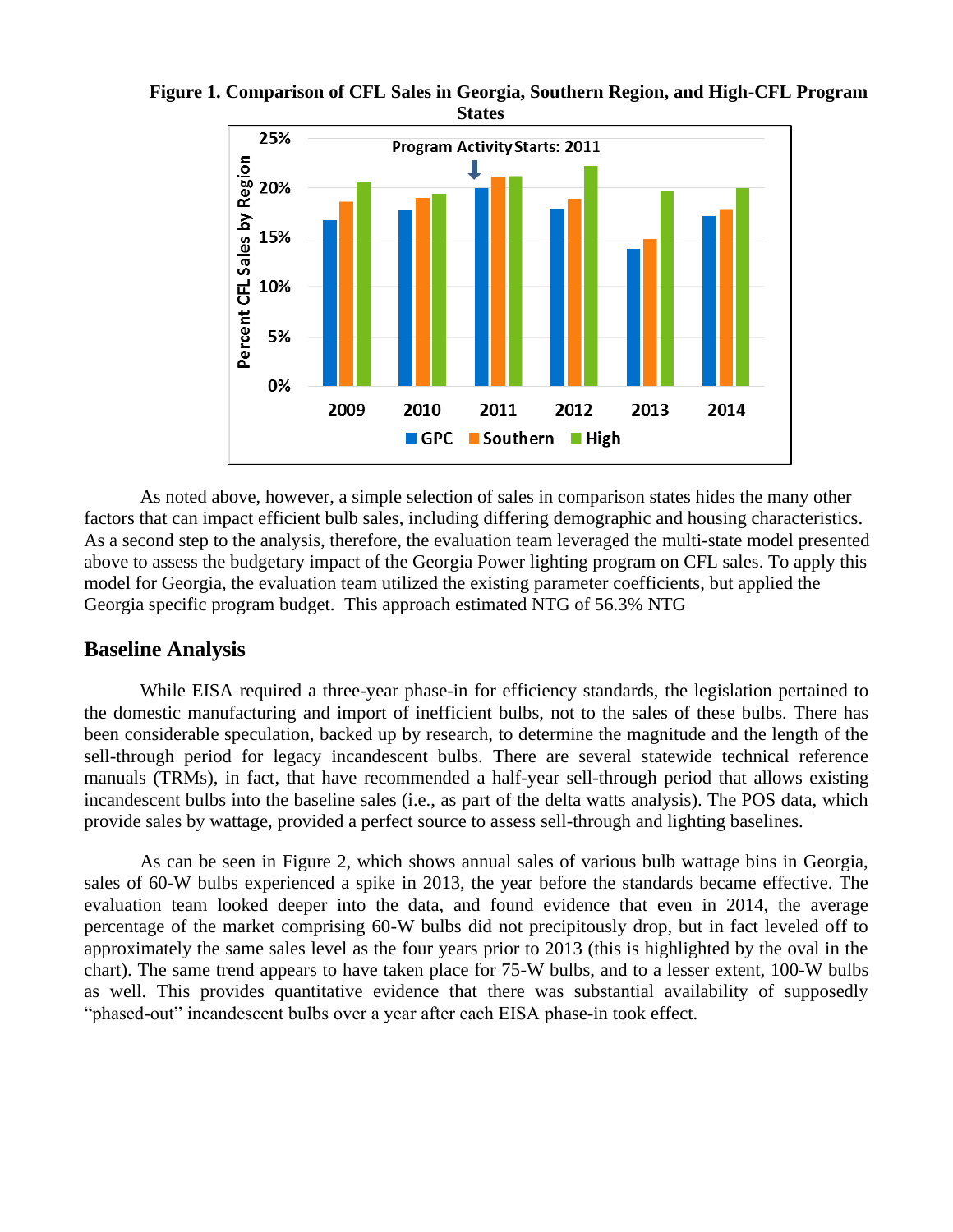

#### **Figure 2. Georgia Lighting Sales by Wattage**

# **Sales Trending for Program Design**

While upstream lighting programs have required sales of incented products, sales outside the program have remained unknown, making it extremely difficult for program planners and evaluators to understand not only how a program might be influencing non-program sales, but what happens when incentives are curtailed. The POS data provide helpful insights into this question, especially since two states that have historically provided aggressive support for CFLs – California and New York – have significantly cut back support.

California began cutting back CFL incentives in 2013, and the POS data – although only about 25% of total market sales – show a pronounced decline in CFL sales. California had previously have one of the highest CFL market shares in the U.S. (29%) in 2012, dropping to 21% in 2013, and continuing to drop slightly in 2014 [\(Figure 3\)](#page-6-0). Massachusetts, on the other hand, ran one of it's most aggressive program years ever in 2014, and actually saw an increase in the percentage of CFL sales (from 16% in 2013 to 20% in 2014). Although not shown here, the sales of halogen bulbs were inversely related to CFL sales, with California showing a significantly greater increase of halogen sales (which are replacing incandescent bulbs as the baseline due to EISA) compared to Massachusetts. New York also began cutting CFL incentives in 2014, although somewhat gradually, so these data will be updated with 2015 sales data to see if New York is showing similar "backsliding" as California. A saturation study conducted in New York in 2015 suggests that this may be the case.<sup>4</sup>

<sup>&</sup>lt;sup>4</sup> "Saturation Comparison of Massachusetts, California, and New York: Final Report," Prepared by Cadmus and NMR Group, on behalf of the MA Program Administrators, March 2015.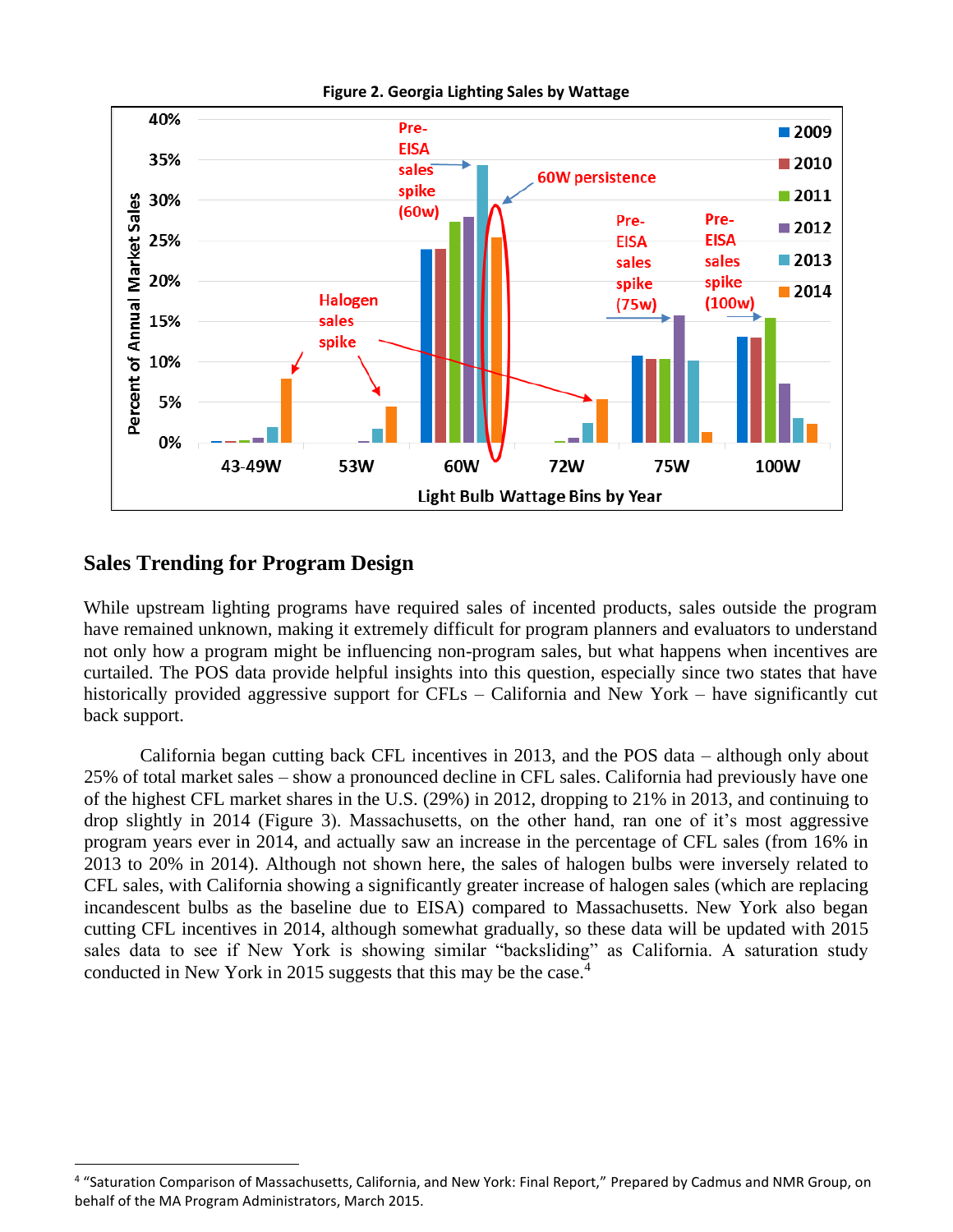<span id="page-6-0"></span>

**Figure 3. CFL Sales as a Percentage of Total Lighting Sales**

## **Future Efforts for Sales Data**

Although certain retailers have been unwilling to share sales data, LightTracker is pursuing a different approach to access estimates of lighting sales for the home improvement, hardware, and missing club retailers. Specifically, the 2015 LightTracker data will bridge this gap by merging POS sales data with data collected through the IRI National Consumer Panel (NCP) to provide an inclusive view of the ever changing lighting market [\(Figure 4\)](#page-7-0).

The NCP tracks household purchases via a panel of over 100,000 participant households nationwide. Panel participants are constantly added and removed, depending on the quality and quantity of their data and the needs of the panel. The NCP strives to keep a large and demographically diverse panel of participants at all time. When they do not achieve a representative group, the results are weighted by state level household and demographic characteristics to ensure they represent the population as a whole. Historically, there have been over 1,000 homes per state participating in the NCP at a given time, far more than are typically examined as part of any survey or saturation study.

Each time a panel participant makes a purchase, they scan the product and provide information about it. Information provided includes:

- Price.
- Retail Outlet.
- Quantity,
- UPC, and
- Sales or discounts used.

Because homes scan in all lighting products purchased, the dataset contains purchases on all products, from all channels, including online. The data, therefore, will include estimates of sales purchased through major retailers such as Home Depot, Lowes, and Costco, which are currently not available through the POS data. In addition, because the data are scanned immediately after purchase, there is no "recall bias" which might occur through typical survey or on-site data collection that sometimes occurs more than a year after bulbs are purchased. For bulbs purchased at POS retailers, the quantities of bulb sales from the panel are also weighted up using the "control totals" from the POS data.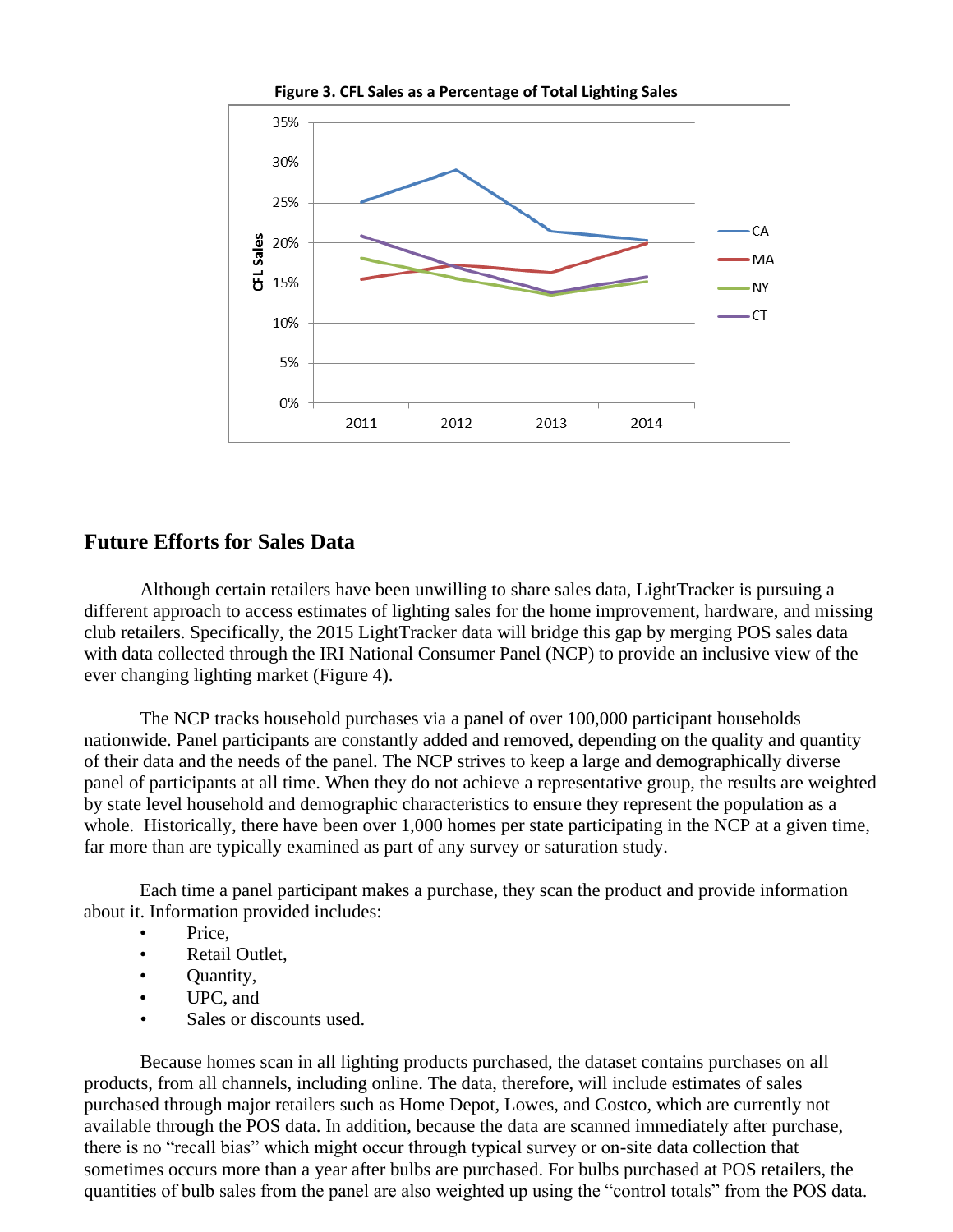This is conducted via a statistical approached called Negative Binomial Distribution, shown graphically in [Figure 5.](#page-7-1)

The data are validated by matching with the LightTracker UPC database, ensuring that the bulbs are properly assigned to bulb type (e.g., CFL, halogen, incandescent, and LED). The standard report will include cleaned and coded lighting sales and dollar volume by bulb type and wattage, available for most U.S. states and the total U.S., and broken out by two categories of retailers (those in the POS data and those not in the POS dataset). The POS data include sales from 2009-2015, while the sales from the NCP begin in 2015.

<span id="page-7-0"></span>

<span id="page-7-1"></span>**Figure 5. Negative Binomial Distribution Weighting to Calibrate Panel to POS**



# **Overall Conclusions**

While the models and the results presented here are important, these efforts also represent a victory for program administrators and evaluators of upstream lighting programs. With some exceptions, administrators of upstream lighting programs have struggled to gain access to market-level bulb sales data—that is sales of both program and non-program bulbs of all types. As a result, previous evaluations have struggled to describe market share as the sole estimates available were limited to programsupported sales or customer or supplier self-reports, each of which suffers from measurement bias (e.g., recollection error or even intentional gaming of the estimates). While the LightTracker data are not perfect—critically, they lack any estimates from the home improvement and hardware channels that have historically served as the base for many residential lighting programs—the dataset contains marketlevel sales for the reporting retail channels comprising both program and non-program sales for CFLs and LEDs as well as halogen and incandescent bulbs. As such, they have provided evaluators with the ability to assess trends in market share and determine the continued impact of programs on efficient bulb